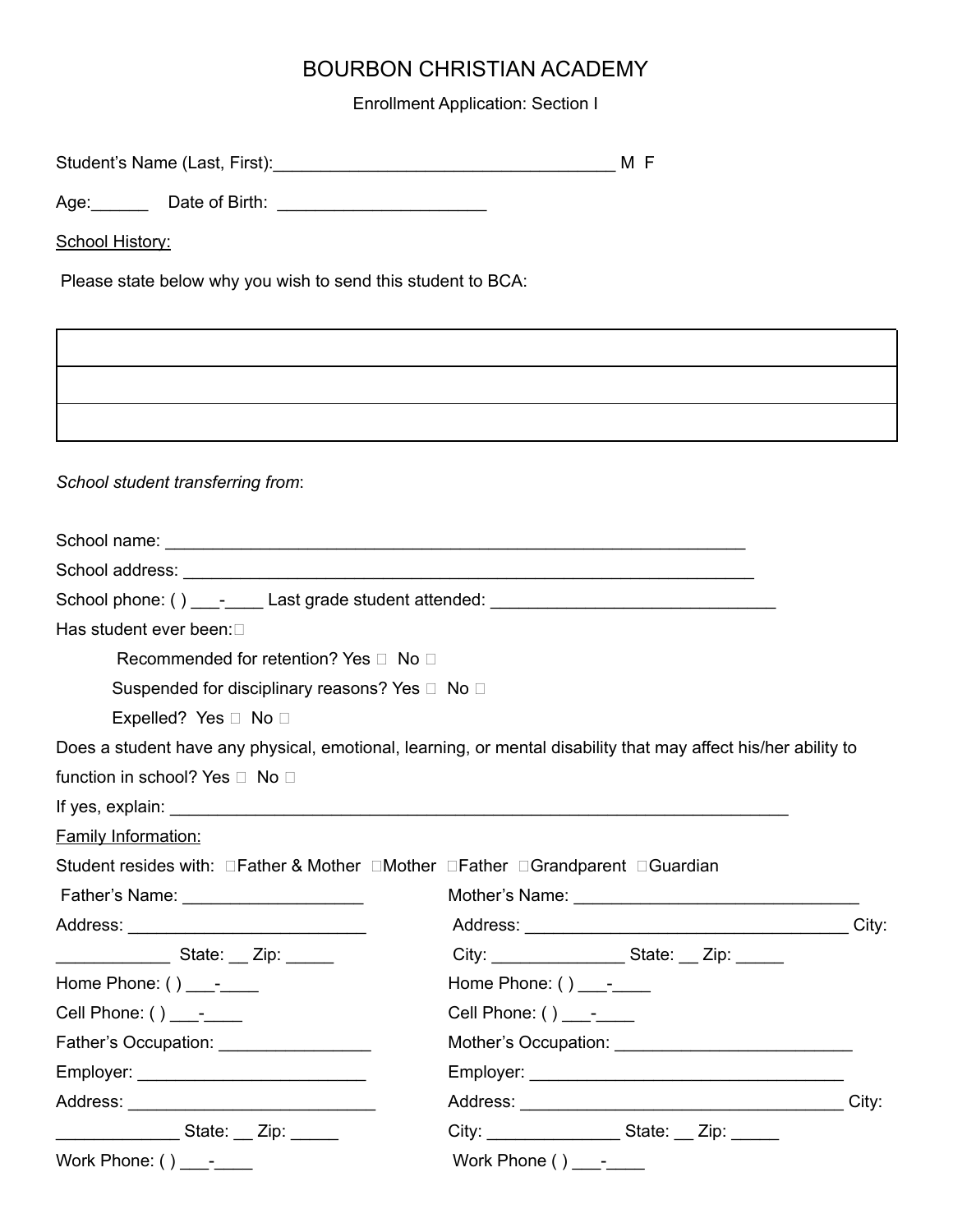Enrollment Application: Section II

Father's Personal Testimony Please characterize your relationship with God:

If you have accepted Jesus Christ as your Lord and Savior please submit a personal testimony in 200 words or less: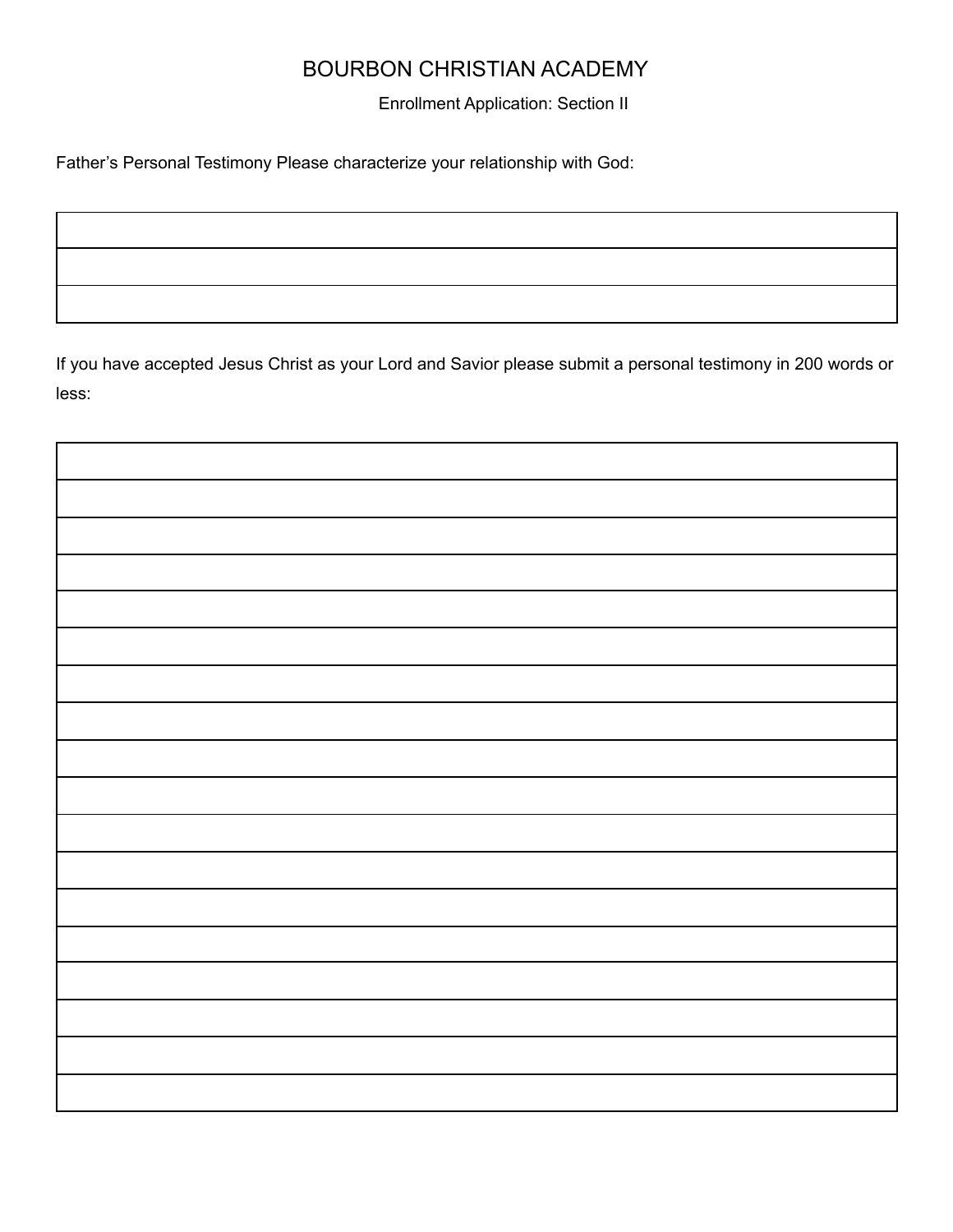If you have accepted Jesus Christ as your Lord and Savior please submit a personal testimony in 200 words or less:

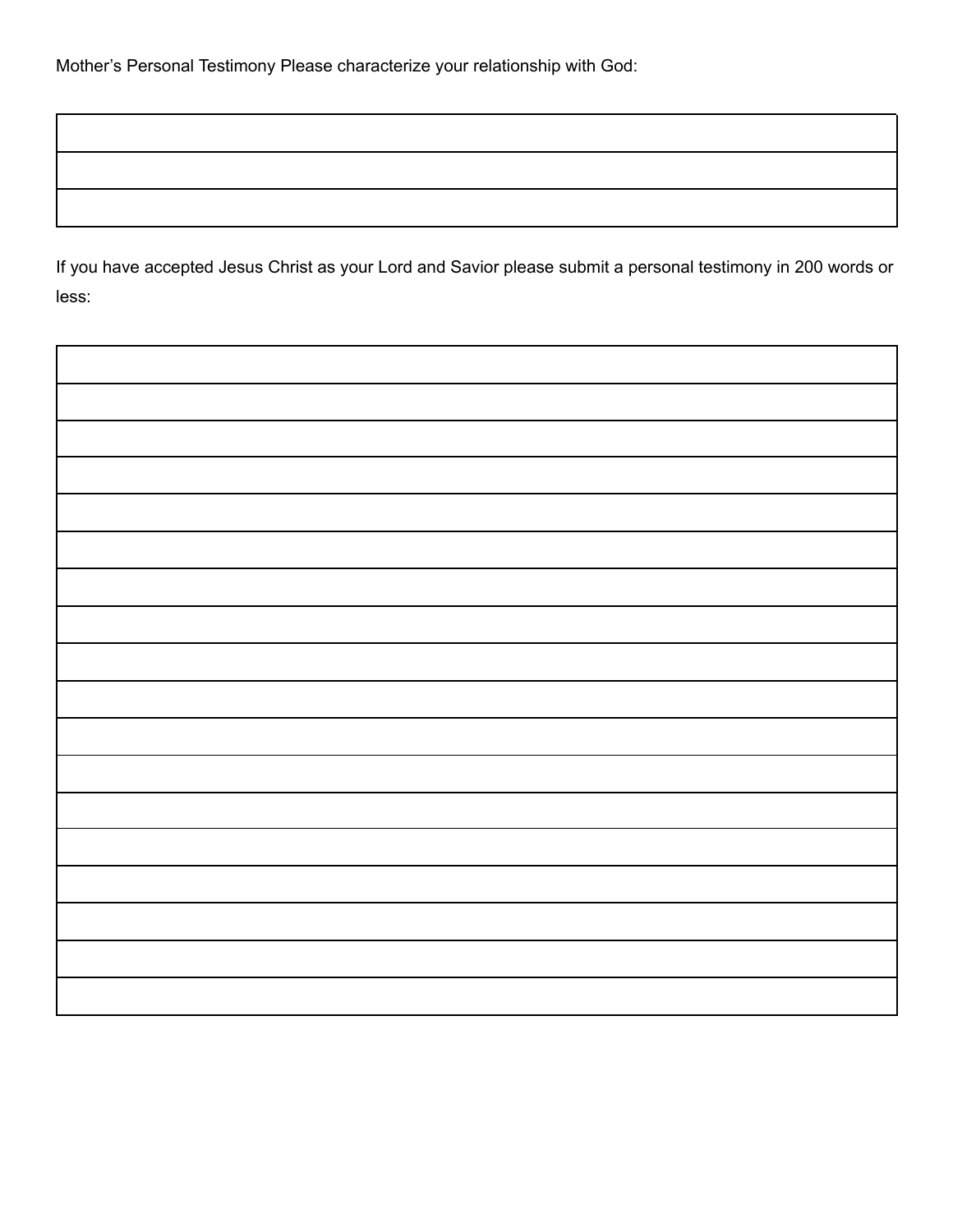Enrollment Application: Section III

Student Information: (to be filled by the prospective student)

Do you attend a local church? Yes  $\Box$  No  $\Box$ 

If yes, which one?

What is your pastor's name?

Does your family have membership at the church? Yes  $\Box$  No  $\Box$ 

Do you attend church or Sunday School regularly? Yes  $\Box$  No  $\Box$ 

Are you used to Bible reading and prayer? Yes  $\Box$  No  $\Box$ 

As a student applying to Bourbon Christian Academy, briefly state the reasons why you desire to enroll at BCA?

Who is Jesus Christ?

Briefly describe yourself, your personal interests, and your academic aspirations.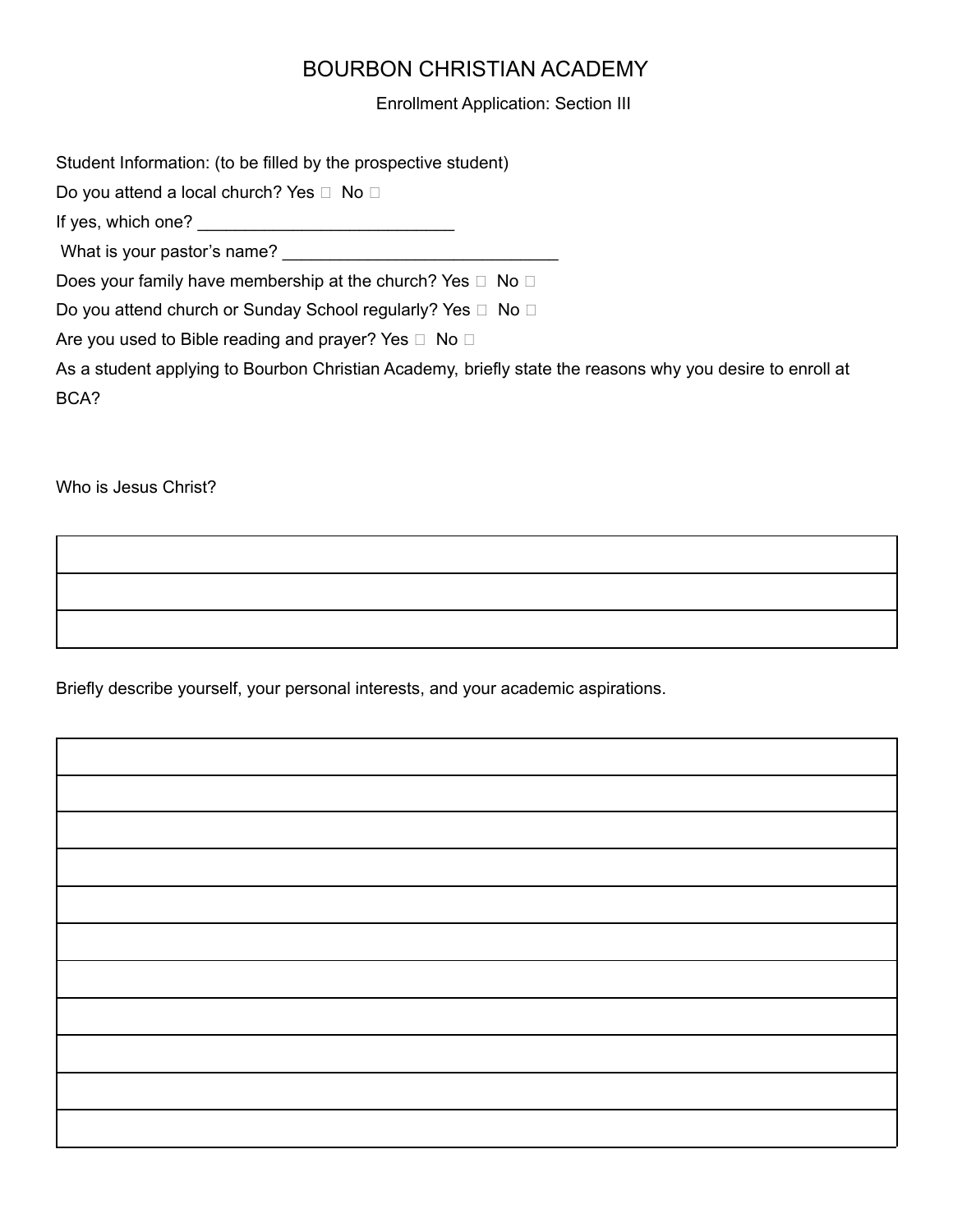Enrollment Application: Section IV

**Academy Tuition** 

Application Fee (due upon acceptance of enrollment) - \$75

Textbook Fee - \$350 per student

**Tuition** 

- \$2,500/year paid on 1st day of school
- 275/month for 10 months

All tuition fees are NON-REFUNDABLE. The cost of registration (\$75 fee), textbooks, and supplies are not included in the tuition.

Tuition payments made monthly will be automatically deducted from a bank account.

\_\_\_\_\_\_\_\_\_\_\_\_\_\_\_\_\_\_\_\_\_\_\_\_\_\_\_\_\_\_\_\_\_\_\_\_\_\_\_\_\_\_\_\_\_ \_\_\_\_\_\_\_\_\_\_\_\_\_\_\_\_\_

Signature Date **Date**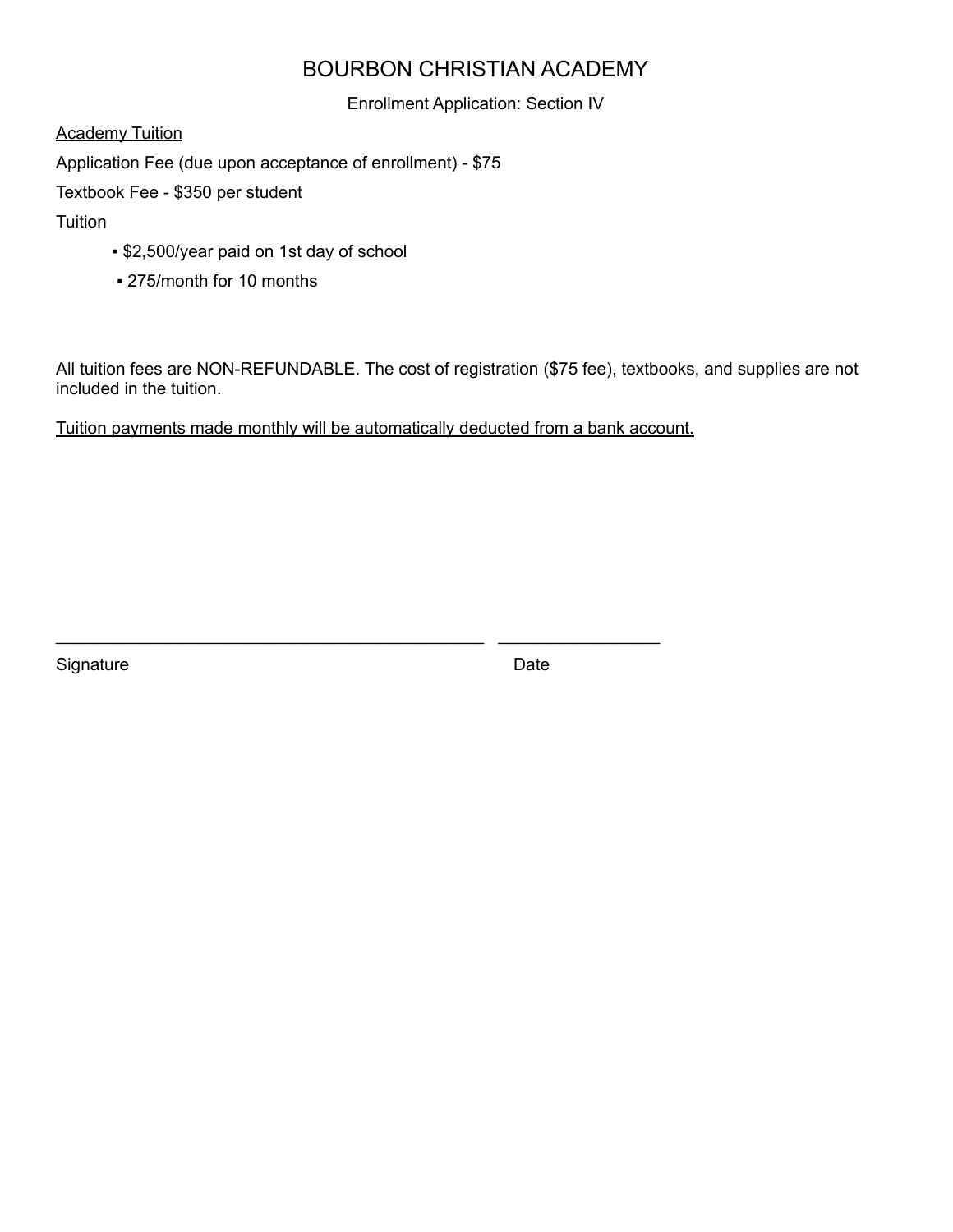Enrollment Application: Section V

#### Admissions Criteria

o Students must have maintained a C average or above in academic grades for the previous year.

o Students must have a satisfactory attendance record for the previous year.

o Students must have satisfactory behavior (at home, in school, and in the community) and provide positive indication that he/she truly wants to be a part of the Bourbon Christian Academy.

o Families must submit all tuition and fee payments or complete a payment schedule by the deadlines noted on the tuition rates and fee schedule.

## Enrollment Procedures

## 1. Application

The following completed items should be forwarded to the Admissions Committee by June 1.

o Enrollment Application (initial applicants must complete all sections of the application. Returning applicants should complete only sections I and IV)

o NON-REFUNDABLE Application Fee (\$75 per student)

o Immunization Record

o Copy of most recent report card and most recent standardized test results (initial applicant only)

## 2. References (initial applicants only)

o Family Reference – to be submitted by a friend of your family

o Pastor Reference – to be submitted by the child's Senior Minister or Youth Minister, if applicable.

3. Meeting with School Personnel (for initial applicants only)

After all paperwork mentioned above has been received, the appropriate BCA personnel will call you to schedule a meeting between the parents and the Admissions Committee. The purpose of the meeting will be to gain a full understanding of the desires of the parents and students for a Christian education and to allow parents and students the opportunity to obtain answers to any remaining questions.

## 4. Acceptance

After the Admissions Committee has recommended acceptance of your child to BCA, you will be notified by phone. Upon notification, the Curriculum Fee must be submitted to BCA by June 1. Tuition or your first payment must be paid by August 1st to ensure placement for the current school year.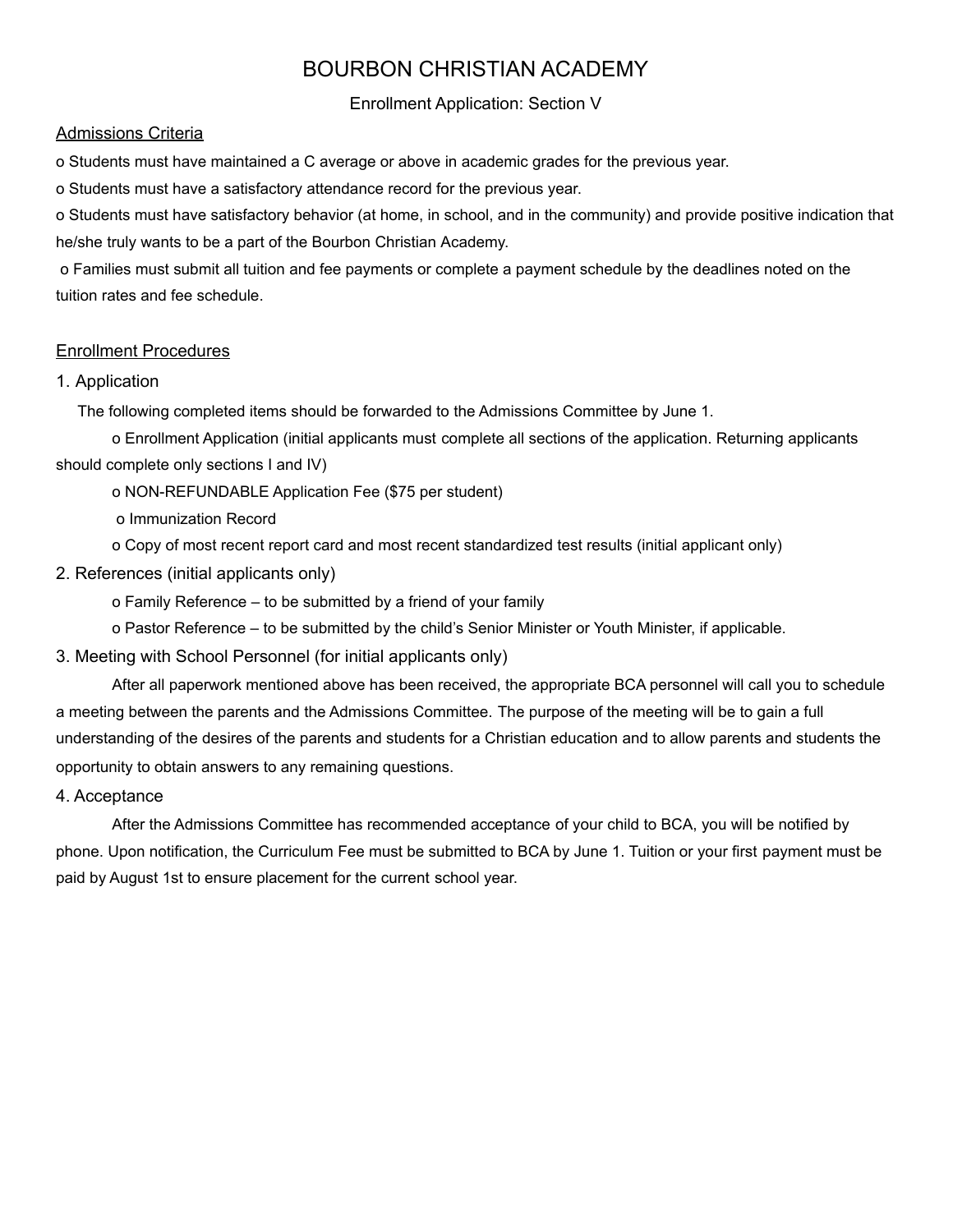Enrollment Application: Section VI

#### Parental Statement

*Read the following statement. Your signature below indicates you have read and agree with the Parental Statement. (Copy included with the application for your records)*

1. I appreciate the standards of the school, and do not tolerate profanity, obscenity in word or action, dishonor to God and the word of God, or disrespect to the personnel of this school. Therefore, I agree to support all regulations of the school in the applicant's behalf and authorize this school to deploy such discipline as it deems unwise for the training of my child.

2. I agree to uphold and support the high academic standard of the school by providing a place at home for my child to study and by giving my child encouragement in the completion of homework and assignments.

3. I understand that my child's needs cannot be greater than the educational capabilities of the school.

4. I promise to pay my financial obligations to the school on the date due and understand that it may be necessary to withdraw my child if prior arrangements are not made on a past due account. I also understand that tuition is not refundable in the event of withdrawal during the school year.

5. I give permission for my child to take part in all school activities and school sponsored trips away from school premises. In addition, I absolve the school from any liability for any injuries or accidents that may occur to me or my child on or off school premises during any school activity.

6. I understand the school reserves the right to dismiss any child who fails to comply with the established regulations and discipline.

Signed:\_\_\_\_\_\_\_\_\_\_\_\_\_\_\_\_\_\_\_\_\_\_\_\_\_\_\_\_\_\_\_\_\_\_

Father:\_\_\_\_\_\_\_\_\_\_\_\_\_\_\_\_\_\_\_\_\_\_\_\_\_\_\_\_\_\_\_\_\_\_

Date:\_\_\_\_\_\_\_\_\_\_\_\_\_\_\_\_\_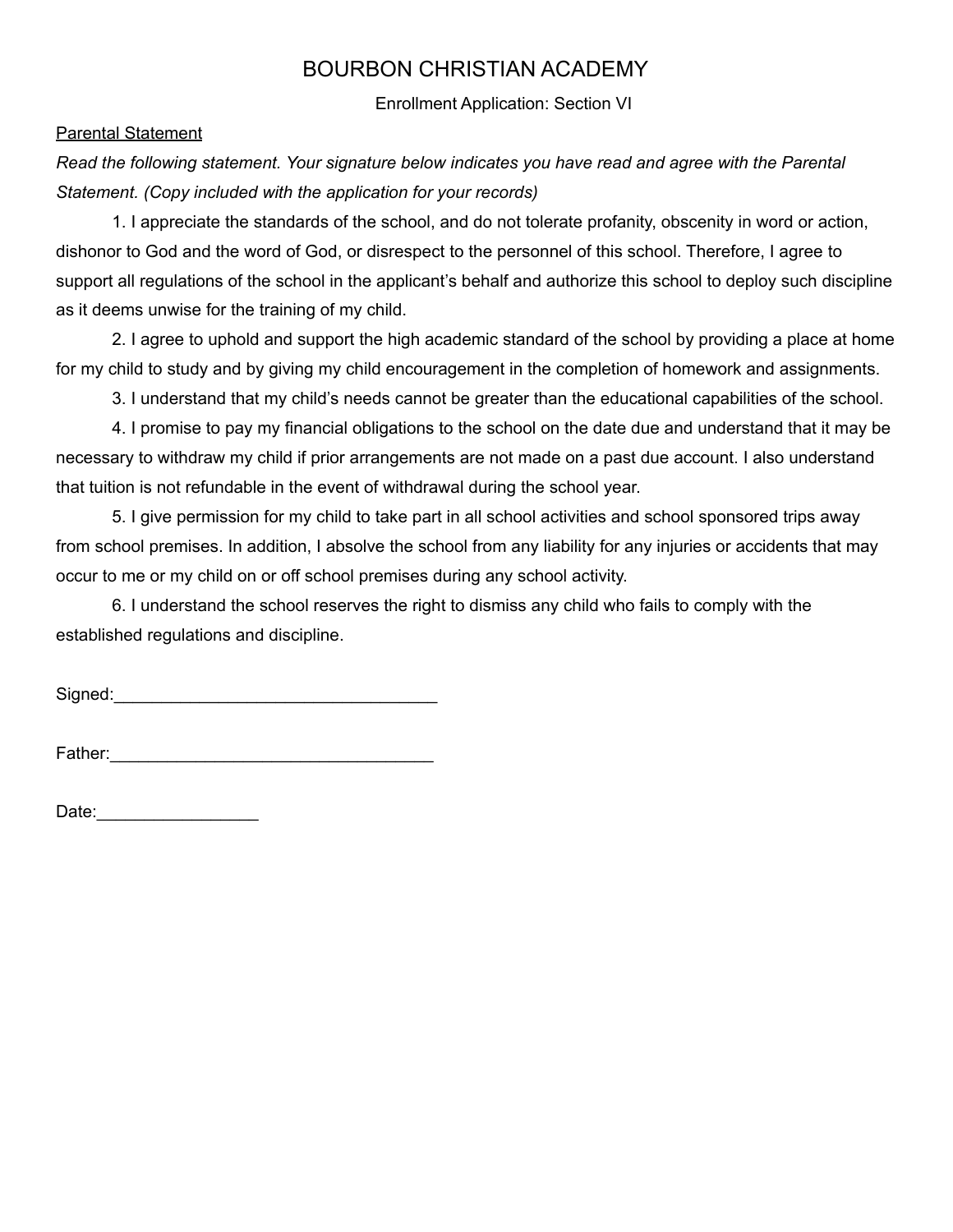Enrollment Application: Section VI

#### Parental Statement

*Read the following statement. Your signature below indicates you have read and agree with the Parental Statement. (Copy included with the application for your records)*

1. I appreciate the standards of the school, and do not tolerate profanity, obscenity in word or action, dishonor to God and the word of God, or disrespect to the personnel of this school. Therefore, I agree to support all regulations of the school in the applicant's behalf and authorize this school to deploy such discipline as it deems unwise for the training of my child.

2. I agree to uphold and support the high academic standard of the school by providing a place at home for my child to study and by giving my child encouragement in the completion of homework and assignments.

3. I understand that my child's needs cannot be greater than the educational capabilities of the school.

4. I promise to pay my financial obligations to the school on the date due and understand that it may be necessary to withdraw my child if prior arrangements are not made on a past due account. I also understand that tuition is not refundable in the event of withdrawal during the school year.

5. I give permission for my child to take part in all school activities and school sponsored trips away from school premises. In addition, I absolve the school from any liability for any injuries or accidents that may occur to me or my child on or off school premises during any school activity.

6. I understand the school reserves the right to dismiss any child who fails to comply with the established regulations and discipline.

Signed:\_\_\_\_\_\_\_\_\_\_\_\_\_\_\_\_\_\_\_\_\_\_\_\_\_\_\_\_\_\_\_\_\_\_

Mother:

Date:\_\_\_\_\_\_\_\_\_\_\_\_\_\_\_\_\_